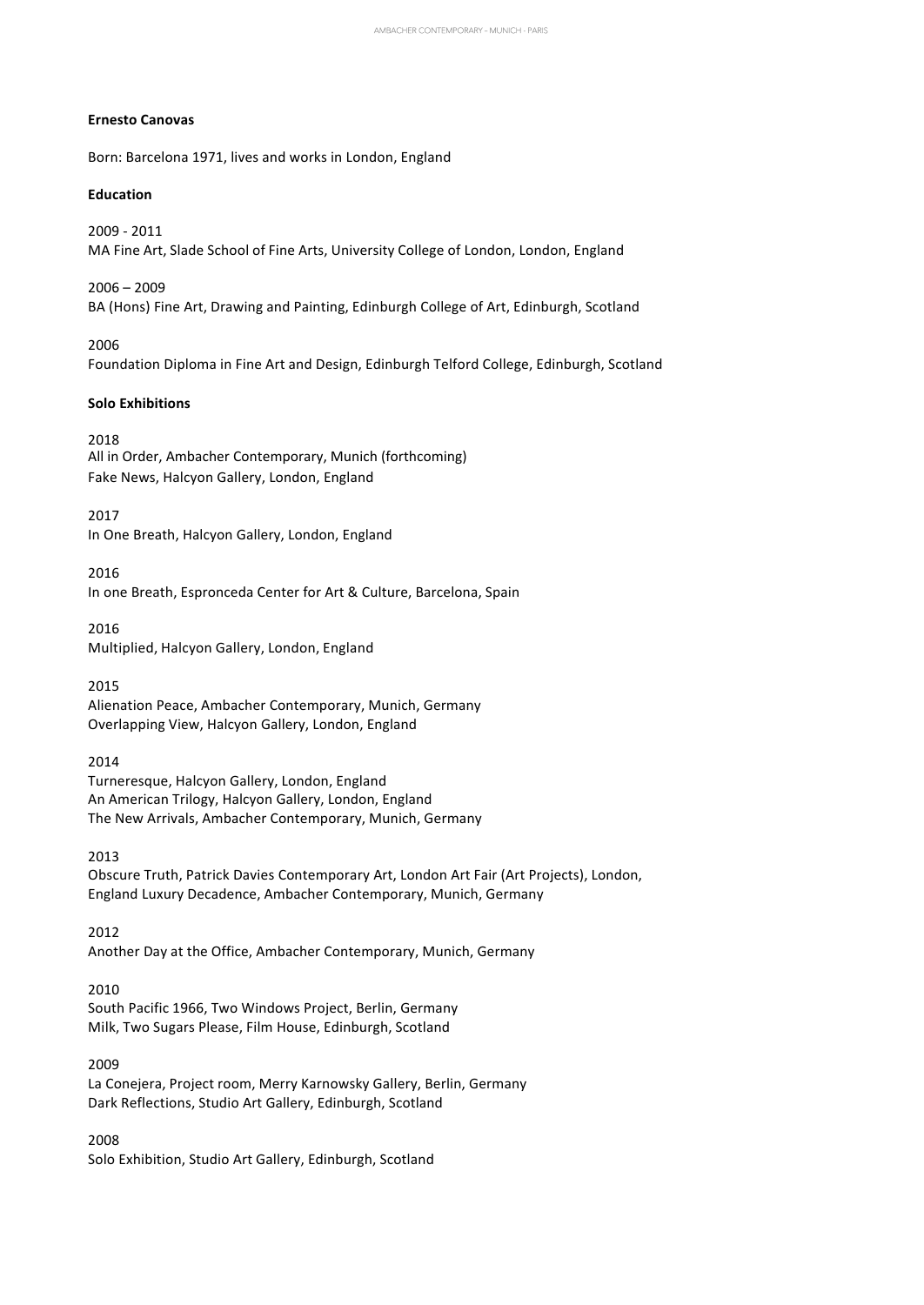# **Group Exhibitions**

# 2018

Pretend that the spoon is an aeoroplane, Paz y Comedias Galeria, Valencia, Spain 

# 2017

Glut Data, ASC Gallery, London, England In Colours where we Meet, Estelle Thompson & Ernesto Canovas, Ambacher Contemporary, Munich, Germany

2017 

Food of War (Tierras Nubladas), Centro de Arte Caja de Burgos, Museum of Contemporary Art Burgos, Spain

# 2016

Colectiva Monopatin3, Museo de Arte de Puerto Rico (Part o.t. PR Triennale 16), Puerto Rico, USA Service Compris, Ambacher Contemporary & Lehr Zeitgenössische Kunst, Gallery Weekend Berlin, Germany Liquidation Totale, Ambacher Contemporary, Paris France Le Dessous des Recits, Galerie Gourvennec Ogor, Marseille, France Non-Profit Observations, Kir Royal, Valencia, Spain

# 2015

Summer Exhibition, Halcyon Gallery, London, England Zawahra Alejandro presents during Armory Week, New York, United States The Art of Creating, Halcyon Gallery, London, England 

# 2014

By Pleasure of Doing, Calle Cerra, San Juan, Puerto Rico, United States From Cocoanut Grove to Soho Nights, Collaboration with Gracjana Rejmer-Canovas, Paul Smith Mayfair, London, England Summer Exhibition, Royal Academy London, London, England Landshapes, Gallery Kir Royal Valencia, Spain Open Dialogues - Generation 14, Royal Scottish Academy, Edinburgh, Scotland

2013 

Threadneedle Prize, Mall Galleries, London, England Summer Exhibition, Halcyon Gallery, London, England Essence of Things, with Tom Hackney and Gracjana Rejmer-Canovas, Ambacher Contemporary, Munich, Germany New British 2013, Summer Exhibition, Lloyds Club, London, England 

2012 

Transfigurative, Pariothall Gallery, Edinburgh, Scotland Choice White Space, McClure Art, Edinburgh, Scotland (De)Constructions, Rollo Gallery, London, England The Open West Prize 2012 Exhibition, Gloucester, England Candid Berlin, University of Arts in Berlin, Berlin Biennale, Berlin, Germany The World's Our Oyster, A.P.T. Gallery, London, England Per Annum: 12, The Contemporary London, London, England Prozac Politics, Frameless Gallery, London, England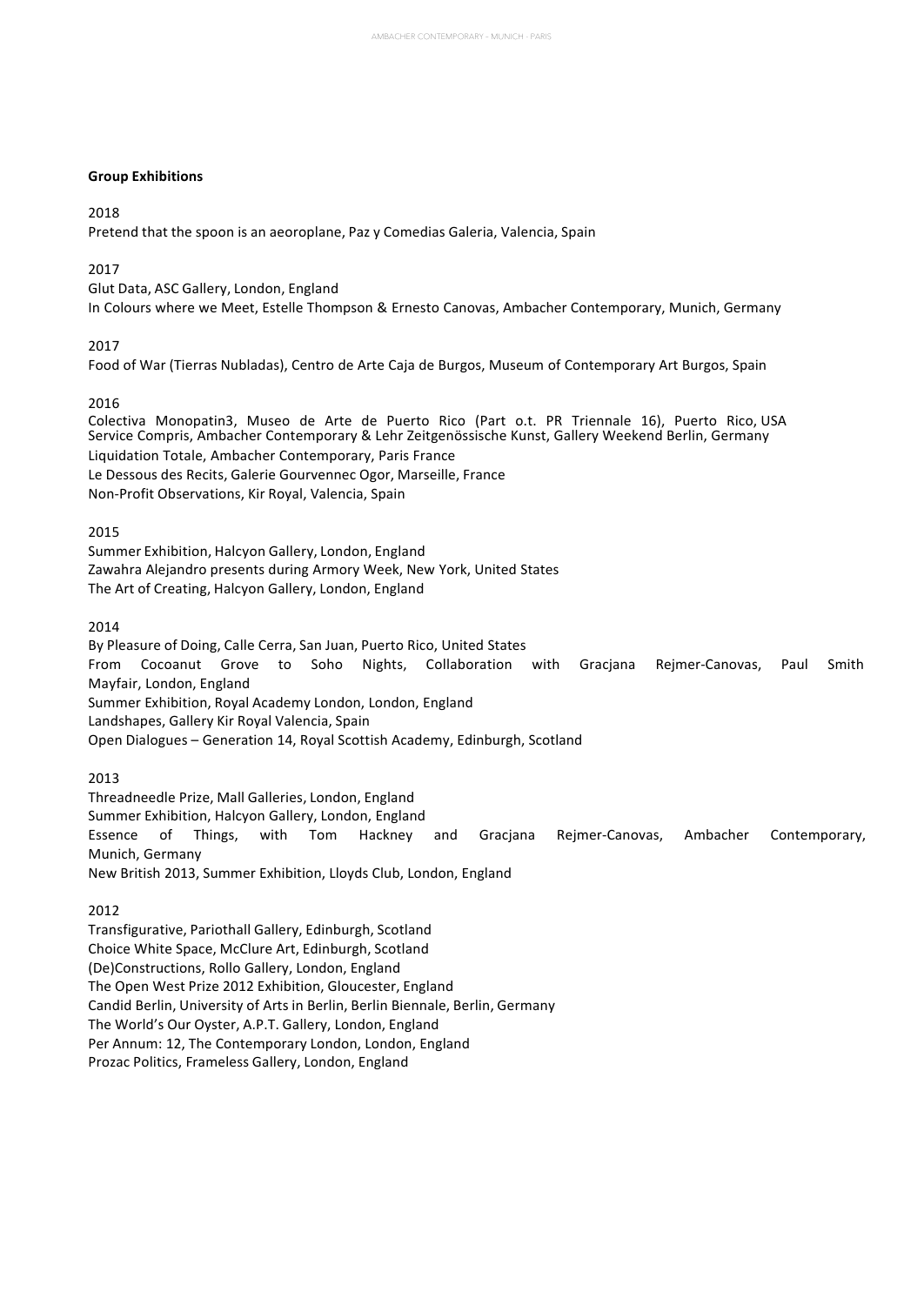### 2011

New Sensations Prize 2011, Saatchi Gallery and Channel 4, Victoria House, London, England Slade MA/MFA show, Slade School of Art, London, England Slade Postgraduate Research 2011, Slade Research Centre, London, England Plan B, Two Windows Project, Berlin, Germany Stitch, Art for the Earth Exhibition, The Dairy, London, England

### 2010

New Contemporaries, Royal Scottish Academy, Edinburgh, Scotland Different Light Here, Le Garage Gallery, London, England Slade Interim Show, Slade Research Centre, University College London Fine Art Exhibition, Candid Gallery, London, England Boxers & Fighters, Two Windows Project, Berlin, Germany KunstVlaai / Art Pie, Westergasfabriek, Amsterdam, Holland Multiplex, ECA, Edinburgh Art Festival, Edinburgh, Scotland Please be there tomorrow, Le Garage Gallery, London, England

### 2009

Winter Salon 2009, Micaëla Gallery, San Francisco, United States Absolvent group show at Art's complex part of Edinburgh Art Festival, Edinburgh, Scotland MA Degree Show, Edinburgh College of Art, Edinburgh, Scotland Hard Left 2, Merry Karnowsky Gallery, Berlin, Germany

# **Catalogues and Publications**

2017

In one Breath, Essays by Alejandro Martin, Colin Greenslade, Aina Pomar, Halcyon Gallery, London, England

2015 

Overlapping View, Essay by Francesca Gavin, Halcyon Gallery, London, England From Cocoanut Grove to Soho Nights, Essay by Marina La Verghetta, Ernesto Canovas Studio Ltd, London, England 

# 2014

Generation 14, 25 years of Contemporary Art in Scotland, Edinburgh, Scotland An American Trilogy, essay by Jessica Lack, Halcyon Gallery, London, England Turneresque, essay by Justin Hammond, Halcyon Gallery, London, England 

# 2013

Threadneedle Prize Publication, Mall Galleries, London, England Ora Prize Publication, Venice, Italy 

### 2011

Saatchi Gallery and Chanel 4 New Sensations 2011, Catalogue publication, 2011, London, England Land, Touch, Body and Weight: A Two-part Programme of Graduate Research publication, 2011, London, England 

# 2010

Speed, Light, Time, Colour, Scale, Space: A Two-part Programme of Graduate Research publication, London, England The Catlin Guide 2010, New Artist in the UK, London, England RSA: NC (RSA New Contemporaries) publication, Edinburgh, Scotland

# **Awards and Prizes**

2016 Shortlisted for Asthetica Magazine Art Prize